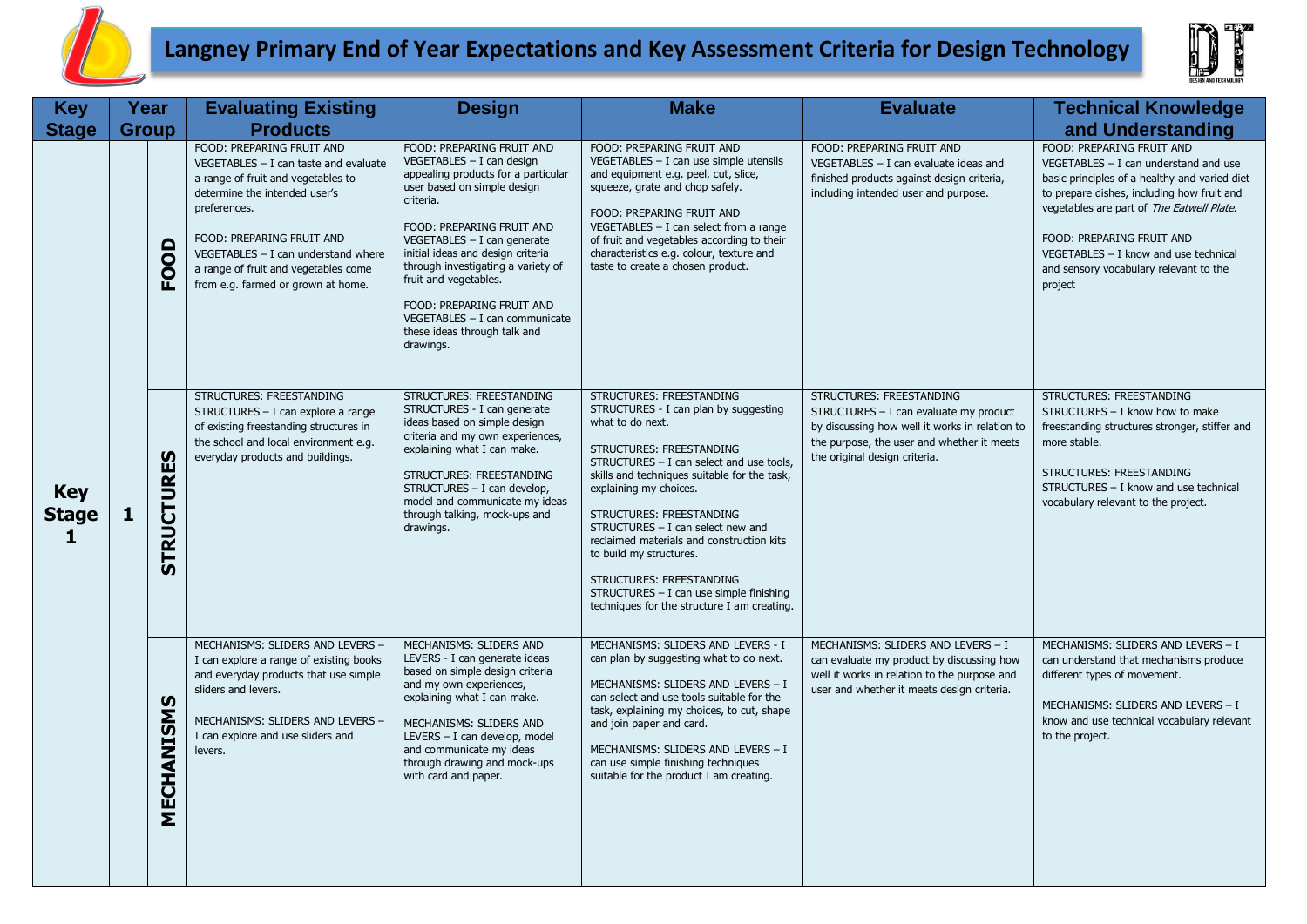| <b>Key</b>                      | <b>Year</b>    |                 | <b>Evaluating existing</b>                                                                                                                                                                                                                                                                                      | <b>Design</b>                                                                                                                                                                                                                                                                                                                                                                                                                   | <b>Make</b>                                                                                                                                                                                                                                                                                                                                                                       | <b>Evaluate</b>                                                                                                                                            | <b>Technical Knowledge</b>                                                                                                                                                                                                                                                                                                                                                                                                                                                                                                                                                                                                                               |
|---------------------------------|----------------|-----------------|-----------------------------------------------------------------------------------------------------------------------------------------------------------------------------------------------------------------------------------------------------------------------------------------------------------------|---------------------------------------------------------------------------------------------------------------------------------------------------------------------------------------------------------------------------------------------------------------------------------------------------------------------------------------------------------------------------------------------------------------------------------|-----------------------------------------------------------------------------------------------------------------------------------------------------------------------------------------------------------------------------------------------------------------------------------------------------------------------------------------------------------------------------------|------------------------------------------------------------------------------------------------------------------------------------------------------------|----------------------------------------------------------------------------------------------------------------------------------------------------------------------------------------------------------------------------------------------------------------------------------------------------------------------------------------------------------------------------------------------------------------------------------------------------------------------------------------------------------------------------------------------------------------------------------------------------------------------------------------------------------|
| <b>Stage</b>                    | <b>Group</b>   |                 | products                                                                                                                                                                                                                                                                                                        |                                                                                                                                                                                                                                                                                                                                                                                                                                 |                                                                                                                                                                                                                                                                                                                                                                                   |                                                                                                                                                            | and Understanding                                                                                                                                                                                                                                                                                                                                                                                                                                                                                                                                                                                                                                        |
|                                 |                | FOOD            | FOOD: PREPARING FRUIT AND<br>$VEGETABLES - I can taste and evaluate$<br>a range of fruit and vegetables to<br>determine the intended user's<br>preferences.<br>FOOD: PREPARING FRUIT AND<br>$VEGETABLES - I can understand where$<br>a range of fruit and vegetables come<br>from e.g. farmed or grown at home. | FOOD: PREPARING FRUIT AND<br>$VEGETABLES - I can design$<br>appealing products for a particular<br>user based on simple design<br>criteria.<br>FOOD: PREPARING FRUIT AND<br>$VEGETABLES - I can generate$<br>initial ideas and design criteria<br>through investigating a variety of<br>fruit and vegetables.<br>FOOD: PREPARING FRUIT AND<br>VEGETABLES - I can communicate<br>these ideas through talk and<br>drawings.       | FOOD: PREPARING FRUIT AND<br>VEGETABLES - I can use simple utensils<br>and equipment to e.g. peel, cut, slice,<br>squeeze, grate and chop safely.<br>FOOD: PREPARING FRUIT AND<br>VEGETABLES $-$ I can select from a range<br>of fruit and vegetables according to their<br>characteristics e.g. colour, texture and<br>taste to create a chosen product.                         | FOOD: PREPARING FRUIT AND<br>VEGETABLES $- I$ can evaluate ideas and<br>finished products against design criteria,<br>including intended user and purpose. | FOOD: PREPARING FRUIT AND<br>VEGETABLES $-$ I can understand and use<br>basic principles of a healthy and varied diet<br>to prepare dishes, including how fruit and<br>vegetables are part of The Eatwell Plate.<br>FOOD: PREPARING FRUIT AND<br>VEGETABLES - I know and use technical<br>and sensory vocabulary relevant to the<br>project.                                                                                                                                                                                                                                                                                                             |
| <b>Key</b><br><b>Stage</b><br>1 | $\overline{2}$ | MECHANISMS      | MECHANISMS: WHEELS AND AXLES - I<br>can explore and evaluate a range of<br>products with wheels and axles.<br>MECHANISMS: WHEELS AND AXLES - I<br>can explore and use wheels, axles and<br>axle holders.<br>MECHANISMS: WHEELS AND AXLES - I<br>can distinguish between fixed and<br>freely moving axles.       | MECHANISMS: WHEELS AND<br>AXLES - I can generate initial ideas<br>and simple design criteria through<br>talking and using my own<br>experiences.<br>MECHANISMS: WHEELS AND<br>$AXLES - I$ can develop and<br>communicate ideas through<br>drawings and mock-ups.                                                                                                                                                                | MECHANISMS: WHEELS AND AXLES - I<br>can select from and use a range of tools<br>and equipment to perform practical tasks<br>such as cutting and joining to allow<br>movement and finishing.<br>MECHANISMS: WHEELS AND AXLES - I<br>can select from and use a range of<br>materials and components such as paper,<br>card, plastic and wood according to their<br>characteristics. | MECHANISMS: WHEELS AND AXLES - I can<br>evaluate my ideas throughout and my<br>product against original criteria.                                          | MECHANISMS: WHEELS AND AXLES - I<br>know and use technical vocabulary relevant<br>to the project.                                                                                                                                                                                                                                                                                                                                                                                                                                                                                                                                                        |
|                                 |                | <b>TEXTILES</b> | TEXTILES: TEMPLATES AND JOINING<br>TECHNIQUES - I can explore and<br>evaluate a range of existing textile<br>products relevant to the project being<br>undertaken.                                                                                                                                              | <b>TEXTILES: TEMPLATES AND</b><br>JOINING TECHNIQUES - I can<br>design a functional and appealing<br>product for a chosen user and<br>purpose based on a simple design<br>criteria.<br>TEXTILES: TEMPLATES AND<br>JOINING TECHNIQUES - I can<br>generate, develop, model and<br>communicate my own ideas as<br>appropriate through talking,<br>drawing, templates, mock-ups and<br>information and communication<br>technology. | TEXTILES: TEMPLATES AND JOINING<br>TECHNIQUES - I can select from and use<br>a range of tools and equipment to<br>perform practical tasks such as marking<br>out, cutting, joining and finishing.<br>TEXTILES: TEMPLATES AND JOINING<br>TECHNIQUES $- I$ can select from and use<br>textiles according to their characteristics.                                                  | TEXTILES: TEMPLATES AND JOINING<br>TECHNIQUES - I can evaluate my ideas<br>throughout and my final product against<br>original design criteria.            | TEXTILES: TEMPLATES AND JOINING<br>TECHNIQUES - I can understand how<br>simple 3-D textile products are made, using<br>a template to create two identical shapes.<br>TEXTILES: TEMPLATES AND JOINING<br>TECHNIQUES $-$ I can understand how to<br>join fabrics using different techniques e.g.<br>running stitch, glue, over stitch, stapling.<br>TEXTILES: TEMPLATES AND JOINING<br>TECHNIQUES - I can explore different<br>finishing techniques e.g. using painting,<br>fabric crayons, stitching, sequins, buttons<br>and ribbons.<br>TEXTILES: TEMPLATES AND JOINING<br>TECHNIQUES - I know and use technical<br>vocabulary relevant to the project. |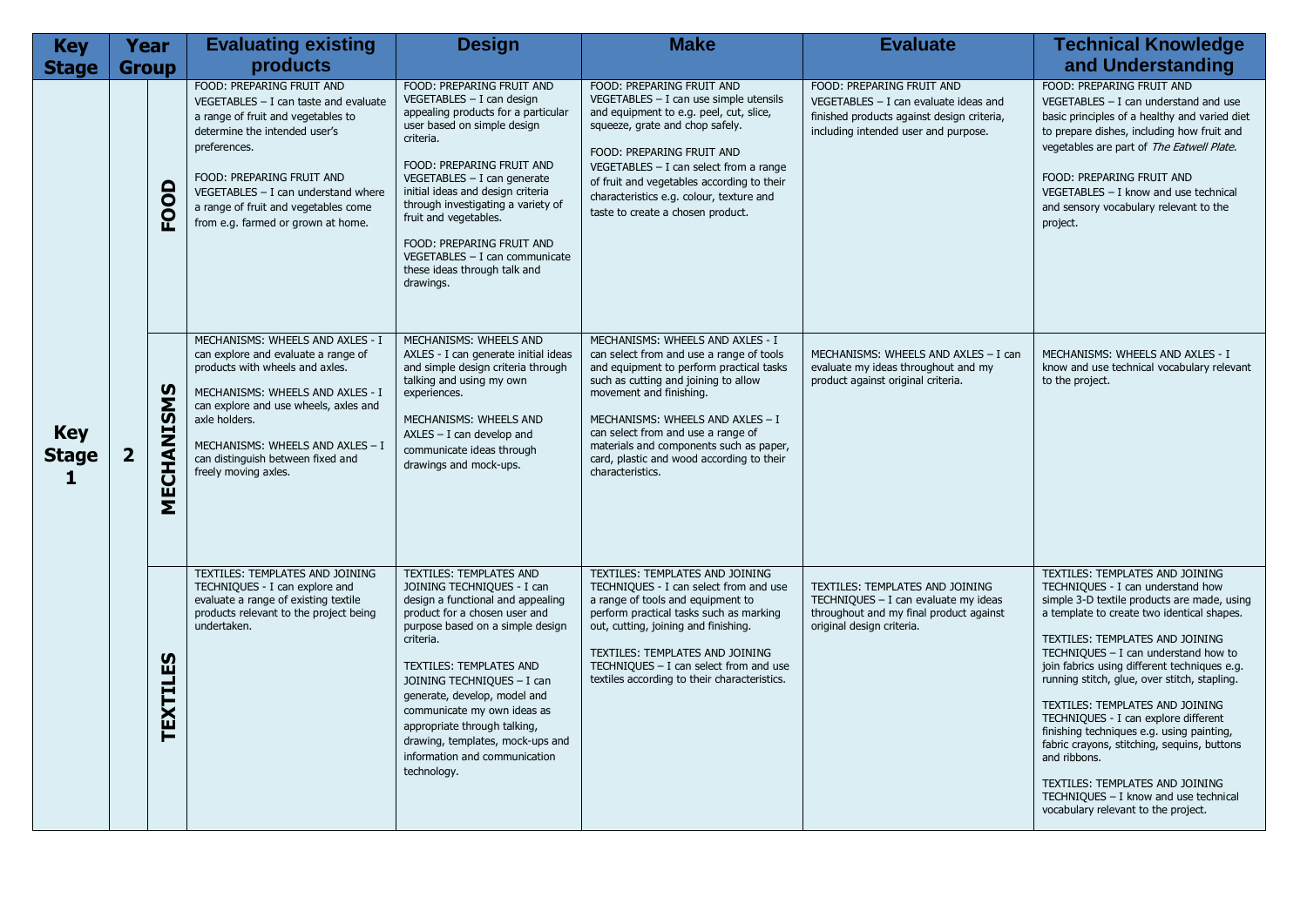| <b>Key</b>                      | Year |                              | <b>Evaluating existing</b>                                                                                                                                                                                                                                                                                                                                                    | <b>Design</b>                                                                                                                                                                                                                                                                                                                                                                                                                                                    | <b>Make</b>                                                                                                                                                                                                                                                                                                                                                                                                                                                                                | <b>Evaluate</b>                                                                                                                                                                                                    | <b>Technical Knowledge</b>                                                                                                                                                                                                                                                                                                                                                                                                           |
|---------------------------------|------|------------------------------|-------------------------------------------------------------------------------------------------------------------------------------------------------------------------------------------------------------------------------------------------------------------------------------------------------------------------------------------------------------------------------|------------------------------------------------------------------------------------------------------------------------------------------------------------------------------------------------------------------------------------------------------------------------------------------------------------------------------------------------------------------------------------------------------------------------------------------------------------------|--------------------------------------------------------------------------------------------------------------------------------------------------------------------------------------------------------------------------------------------------------------------------------------------------------------------------------------------------------------------------------------------------------------------------------------------------------------------------------------------|--------------------------------------------------------------------------------------------------------------------------------------------------------------------------------------------------------------------|--------------------------------------------------------------------------------------------------------------------------------------------------------------------------------------------------------------------------------------------------------------------------------------------------------------------------------------------------------------------------------------------------------------------------------------|
| <b>Stage</b>                    |      | <b>Group</b>                 | products                                                                                                                                                                                                                                                                                                                                                                      |                                                                                                                                                                                                                                                                                                                                                                                                                                                                  |                                                                                                                                                                                                                                                                                                                                                                                                                                                                                            |                                                                                                                                                                                                                    | and Understanding                                                                                                                                                                                                                                                                                                                                                                                                                    |
| <b>Key</b><br><b>Stage</b><br>2 |      | FOOD                         | FOOD: HEALTHY AND VARIED DIET -<br>I can carry out sensory evaluations of<br>a variety of ingredients and products;<br>and record the evaluations using e.g.<br>tables and simple graphs.<br>FOOD: HEALTHY AND VARIED DIET -<br>I know about a range of fresh and<br>processed ingredients appropriate for<br>their product, and whether they are<br>grown, reared or caught. | FOOD: HEALTHY AND VARIED DIET<br>- I can generate and clarify ideas<br>through discussion with peers and<br>adults to develop design criteria<br>including appearance, texture and<br>aroma for an appealing product for<br>a particular user and purpose.<br>FOOD: HEALTHY AND VARIED DIET<br>- I can use annotated sketches and<br>appropriate information and<br>communication technology, such as<br>web-based recipes, to develop and<br>communicate ideas. | FOOD: HEALTHY AND VARIED DIET - I<br>can plan the main stages of a recipe,<br>listing ingredients, utensils and<br>equipment.<br>FOOD: HEALTHY AND VARIED DIET - I<br>can select and use appropriate utensils<br>and equipment to prepare and combine<br>ingredients.<br>FOOD: HEALTHY AND VARIED DIET - I<br>can select from a range of ingredients to<br>make appropriate food products, thinking<br>about sensory characteristics.                                                      | FOOD: HEALTHY AND VARIED DIET - I can<br>evaluate the ongoing work and the final<br>product with reference to the design criteria<br>and the views of others.                                                      | FOOD: HEALTHY AND VARIED DIET - I<br>know how to use appropriate equipment<br>and utensils to prepare and combine food.<br>FOOD: HEALTHY AND VARIED DIET - I<br>know and use relevant technical and<br>sensory vocabulary appropriately.                                                                                                                                                                                             |
|                                 | 3    | TEXTILES                     | TEXTILES: 2D SHAPE TO 3D<br>PRODUCT - I can investigate a range<br>of 3D textile products relevant to the<br>project.<br>TEXTILES: 2D SHAPE TO 3D<br>PRODUCT - I can understand how a<br>key event / individual has influenced<br>the development of the chosen<br>product and/or fabric.                                                                                     | TEXTILES: 2D SHAPE TO 3D<br>PRODUCT - I can generate realistic<br>ideas through discussion and design<br>criteria for an appealing, functional<br>product fit for purpose and specific<br>users.<br>TEXTILES: 2D SHAPE TO 3D<br>PRODUCT - I can produce<br>annotated sketches, prototypes,<br>final product sketches and pattern<br>pieces.                                                                                                                      | TEXTILES: 2D SHAPE TO 3D PRODUCT -<br>I can plan the main stages of making.<br>TEXTILES: 2D SHAPE TO 3D PRODUCT -<br>I can select and use a range of<br>appropriate tools with some accuracy e.g.<br>cutting, joining and finishing.<br>TEXTILES: 2D SHAPE TO 3D PRODUCT -<br>I can select fabrics and fastenings<br>according to their functional<br>characteristics e.g. strength, and<br>aesthetic qualities e.g. pattern.                                                              | TEXTILES: 2D SHAPE TO 3D PRODUCT - I<br>can test their product against the original<br>design criteria and with the intended user.<br>TEXTILES: 2D SHAPE TO 3D PRODUCT - I<br>can take into account others' views. | TEXTILES: 2D SHAPE TO 3D PRODUCT - I<br>know how to strengthen, stiffen and<br>reinforce existing fabrics.<br>TEXTILES: 2D SHAPE TO 3D PRODUCT - I<br>understand how to securely join two pieces<br>of fabric together.<br>TEXTILES: 2D SHAPE TO 3D PRODUCT - I<br>understand the need for patterns and seam<br>allowances.<br>TEXTILES: 2D SHAPE TO 3D PRODUCT - I<br>know and use technical vocabulary relevant<br>to the project. |
|                                 |      | <b>CTURES</b><br><b>STRU</b> | <b>STRUCTURES: SHELL STRUCTURES - I</b><br>can investigate and evaluate a range<br>of existing shell structures including<br>the materials, components and<br>techniques that have been used.                                                                                                                                                                                 | <b>STRUCTURES: SHELL STRUCTURES</b><br>- I can generate realistic ideas and<br>design criteria collaboratively<br>though discussion, focusing on the<br>needs of the user and purpose of<br>the product.<br>STRUCTURES: SHELL STRUCTURES<br>- I can develop ideas through the<br>analysis of existing products and<br>use annotated sketches and<br>prototypes to model and<br>communicate ideas.                                                                | <b>STRUCTURES: SHELL STRUCTURES - I</b><br>can order the main stages of making.<br>STRUCTURES: SHELL STRUCTURES - I<br>can use appropriate tools to measure,<br>mark out, cut, score, shape and assemble<br>with some accuracy.<br>STRUCTURES: SHELL STRUCTURES - I<br>can explain my choice of materials<br>according to functional properties and<br>aesthetic qualities.<br>STRUCTURES: SHELL STRUCTURES - I<br>can use finishing techniques suitable for<br>the product I am creating. | STRUCTURES: SHELL STRUCTURES - I can<br>test and evaluate my own products against<br>design criteria and the intended user and<br>purpose.                                                                         | STRUCTURES: SHELL STRUCTURES - I can<br>develop and use knowledge of how to<br>construct strong, stiff shell structures.<br>STRUCTURES: SHELL STRUCTURES - I can<br>develop and use knowledge of nets of cubes<br>and cuboids and, where appropriate, more<br>complex 3D shapes.<br><b>STRUCTURES: SHELL STRUCTURES - I</b><br>know and use technical vocabulary relevant<br>to the project.                                         |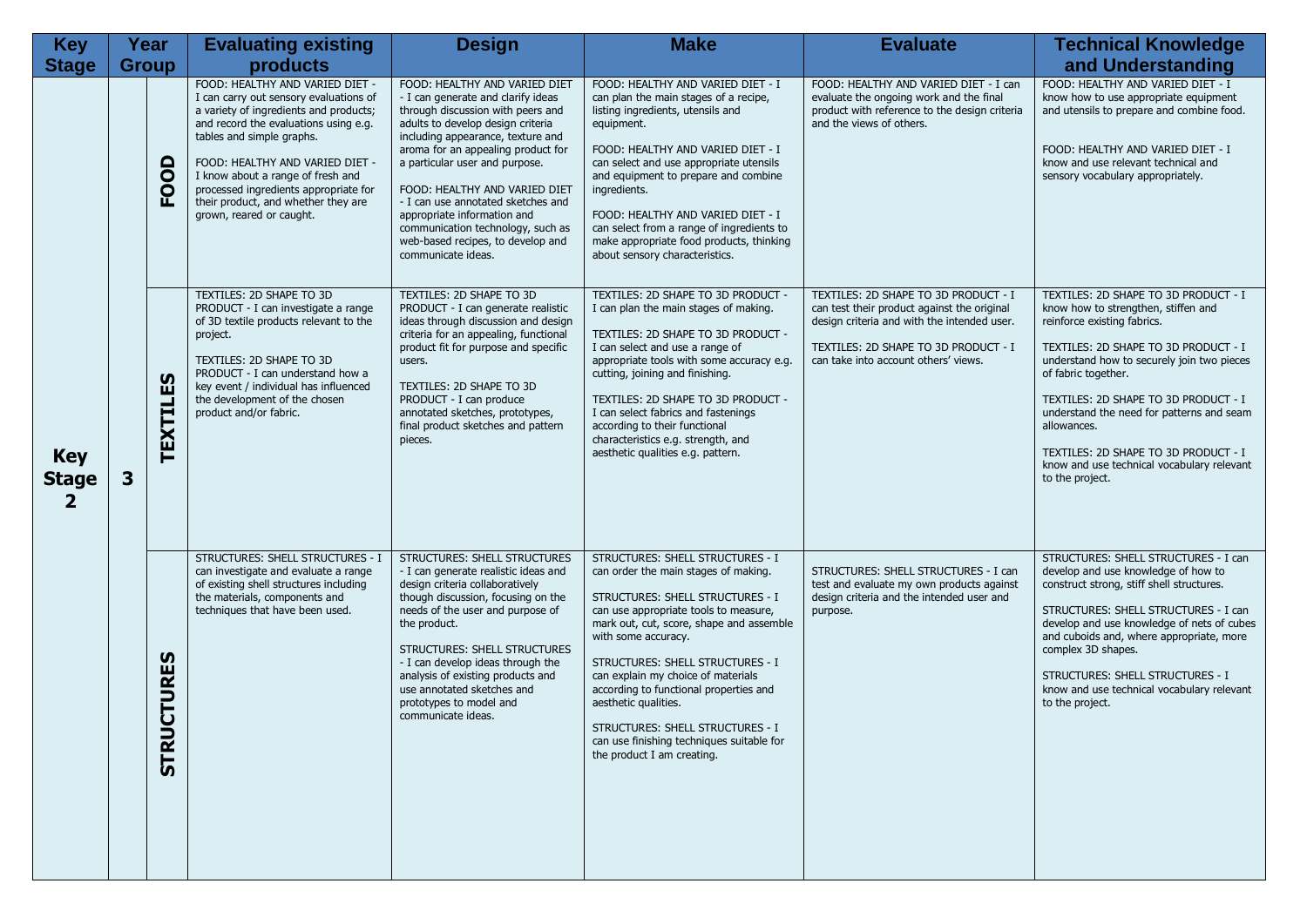| <b>Key</b>                                 |              | Year                         | <b>Evaluating existing</b>                                                                                                                                                                                                                                                                                                                                                    | <b>Design</b>                                                                                                                                                                                                                                                                                                                                                                                                                                                                                 | <b>Make</b>                                                                                                                                                                                                                                                                                                                                                                                                                                                                                                       | <b>Evaluate</b>                                                                                                                                                                                        | <b>Technical Knowledge</b>                                                                                                                                                                                                                                                                                                                                                                                                                                      |
|--------------------------------------------|--------------|------------------------------|-------------------------------------------------------------------------------------------------------------------------------------------------------------------------------------------------------------------------------------------------------------------------------------------------------------------------------------------------------------------------------|-----------------------------------------------------------------------------------------------------------------------------------------------------------------------------------------------------------------------------------------------------------------------------------------------------------------------------------------------------------------------------------------------------------------------------------------------------------------------------------------------|-------------------------------------------------------------------------------------------------------------------------------------------------------------------------------------------------------------------------------------------------------------------------------------------------------------------------------------------------------------------------------------------------------------------------------------------------------------------------------------------------------------------|--------------------------------------------------------------------------------------------------------------------------------------------------------------------------------------------------------|-----------------------------------------------------------------------------------------------------------------------------------------------------------------------------------------------------------------------------------------------------------------------------------------------------------------------------------------------------------------------------------------------------------------------------------------------------------------|
| <b>Stage</b>                               | <b>Group</b> |                              | products                                                                                                                                                                                                                                                                                                                                                                      |                                                                                                                                                                                                                                                                                                                                                                                                                                                                                               |                                                                                                                                                                                                                                                                                                                                                                                                                                                                                                                   |                                                                                                                                                                                                        | and Understanding                                                                                                                                                                                                                                                                                                                                                                                                                                               |
| <b>Key</b><br><b>Stage</b><br>$\mathbf{2}$ |              | <b>SYSTEMS</b><br>ELECTRICAL | ELECTRICAL SYSTEMS: SIMPLE<br>CIRCUIT AND SWITHCES - I can<br>investigate and analyse a range of<br>existing battery-powered products.                                                                                                                                                                                                                                        | ELECTRICAL SYSTEMS: SIMPLE<br>CIRCUIT AND SWITHCES - I can<br>gather information about needs and<br>wants, and develop design criteria<br>to inform the design of products<br>that are fit for purpose, aimed a<br>particular individuals or groups.<br>ELECTRICAL SYSTEMS: SIMPLE<br>CIRCUIT AND SWITHCES - I can<br>generate, develop, model and<br>communicate realistic ideas through<br>discussion and, as appropriate,<br>annotated sketches, cross-sectional<br>and exploded diagrams. | ELECTRICAL SYSTEMS: SIMPLE CIRCUIT<br>AND SWITHCES - I can order the main<br>stages of making.<br>ELECTRICAL SYSTEMS: SIMPLE CIRCUIT<br>AND SWITHCES - I can select from and<br>use tools and equipment to cut, shape,<br>join and finish with some accuracy.<br>ELECTRICAL SYSTEMS: SIMPLE CIRCUIT<br>AND SWITHCES - I can select from and<br>use materials and components including<br>construction materials and electrical<br>components according to their functional<br>properties and aesthetic qualities. | ELECTRICAL SYSTEMS: SIMPLE CIRCUIT<br>AND SWITHCES - I can evaluate my own<br>ideas and products against my own design<br>criteria and identify the strengths and areas<br>for improvement in my work. | ELECTRICAL SYSTEMS: SIMPLE CIRCUIT<br>AND SWITHCES - I understand and use<br>electrical systems in my products, such as<br>series circuits or incorporating switches,<br>bulbs and buzzers.<br>ELECTRICAL SYSTEMS: SIMPLE CIRCUIT<br>AND SWITHCES - I can apply my<br>understanding of computing to program and<br>control my products.<br>ELECTRICAL SYSTEMS: SIMPLE CIRCUIT<br>AND SWITHCES - I know and use technical<br>vocabulary relevant to the project. |
|                                            | 4            | FOOD                         | FOOD: HEALTHY AND VARIED DIET -<br>I can carry out sensory evaluations of<br>a variety of ingredients and products;<br>and record the evaluations using e.g.<br>tables and simple graphs.<br>FOOD: HEALTHY AND VARIED DIET -<br>I know about a range of fresh and<br>processed ingredients appropriate for<br>their product, and whether they are<br>grown, reared or caught. | FOOD: HEALTHY AND VARIED DIET<br>- I can generate and clarify ideas<br>through discussion with peers and<br>adults to develop design criteria<br>including appearance, texture and<br>aroma for an appealing product for<br>a particular user and purpose.<br>FOOD: HEALTHY AND VARIED DIET<br>- I can use annotated sketches and<br>appropriate information and<br>communication technology, such as<br>web-based recipes, to develop and<br>communicate ideas.                              | FOOD: HEALTHY AND VARIED DIET - I<br>can plan the main stages of a recipe,<br>listing ingredients, utensils and<br>equipment.<br>FOOD: HEALTHY AND VARIED DIET - I<br>can select and use appropriate utensils<br>and equipment to prepare and combine<br>ingredients.<br>FOOD: HEALTHY AND VARIED DIET - I<br>can select from a range of ingredients to<br>make appropriate food products, thinking<br>about sensory characteristics.                                                                             | FOOD: HEALTHY AND VARIED DIET - I can<br>evaluate the ongoing work and the final<br>product with reference to the design criteria<br>and the views of others.                                          | FOOD: HEALTHY AND VARIED DIET - I<br>know how to use appropriate equipment<br>and utensils to prepare and combine food.<br>FOOD: HEALTHY AND VARIED DIET - I<br>know and use relevant technical and<br>sensory vocabulary appropriately.                                                                                                                                                                                                                        |
|                                            |              | <b>SYSTEMS</b><br>MECHANICAL | MECHANICAL SYSTEMS: LEVERS AND<br>LINKAGES - I can investigate and<br>analyse books and, where available,<br>other products with lever and linkage<br>mechanisms.                                                                                                                                                                                                             | MECHANICAL SYSTEMS: LEVERS<br>AND LINKAGES - I can generate<br>realistic ideas and my own design<br>criteria through discussion,<br>focussing on the needs of the user.<br>MECHANICAL SYSTEMS: LEVERS<br>AND LINKAGES - I can use<br>annotated sketches and prototypes<br>to develop, model and communicate<br>ideas.                                                                                                                                                                         | MECHANICAL SYSTEMS: LEVERS AND<br>LINKAGES - I can order the main stages<br>of making.<br>MECHANICAL SYSTEMS: LEVERS AND<br>LINKAGES - I can select from and use<br>appropriate tools with some accuracy to<br>cut, shape and join paper and card.<br>MECHANICAL SYSTEMS: LEVERS AND<br>LINKAGES - I can select from and use<br>finishing techniques suitable for the<br>product I am creating.                                                                                                                   | MECHANICAL SYSTEMS: LEVERS AND<br>LINKAGES - I can evaluate my own<br>products and ideas against criteria and user<br>needs, as I design and make.                                                     | MECHANICAL SYSTEMS: LEVERS AND<br>LINKAGES - I understand and use lever and<br>linkage mechanisms.<br>MECHANICAL SYSTEMS: LEVERS AND<br>LINKAGES - I can distinguish between fixed<br>and loose pivots.<br>MECHANICAL SYSTEMS: LEVERS AND<br>LINKAGES - I know and use technical<br>vocabulary relevant to the project.                                                                                                                                         |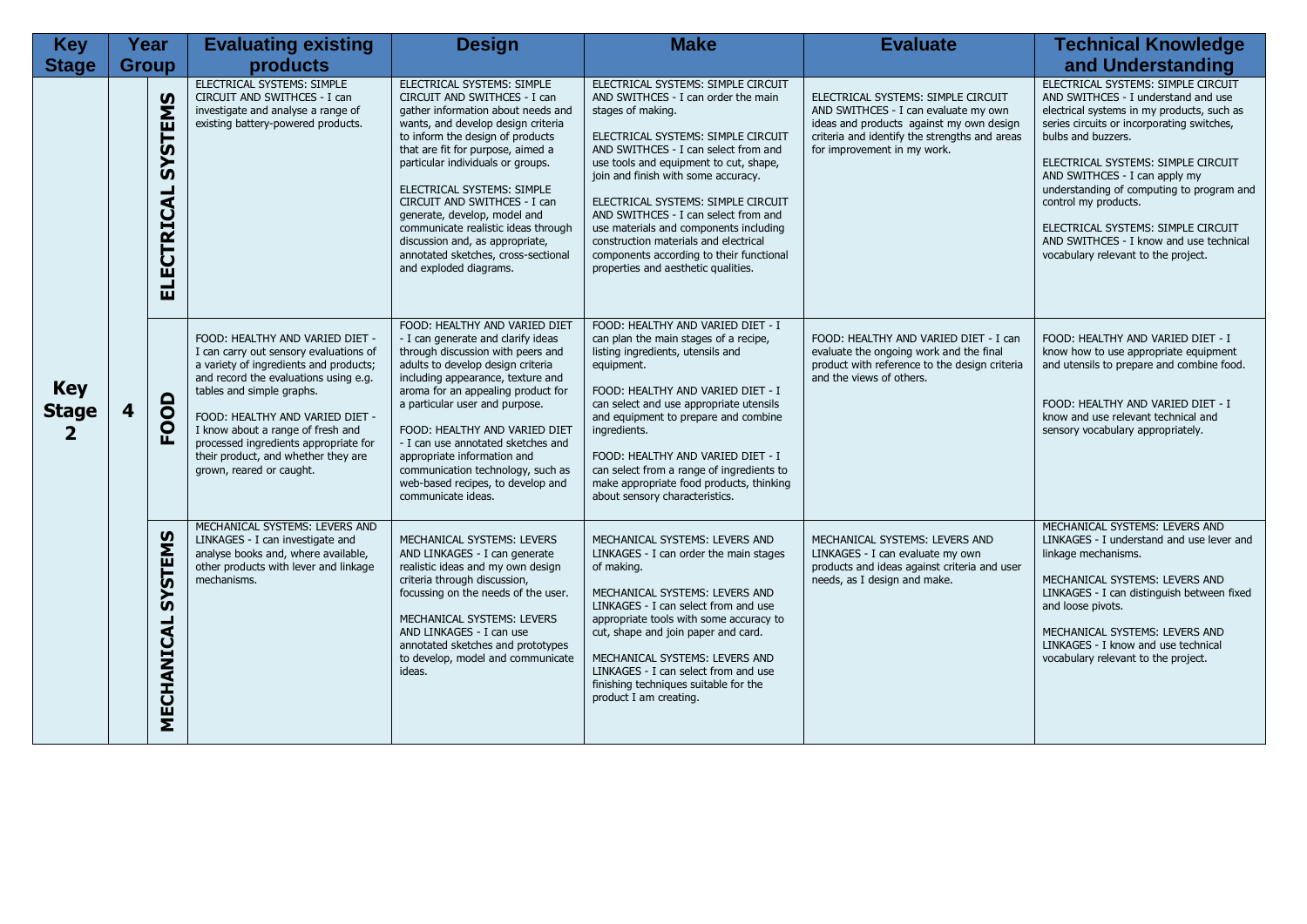| <b>Key</b>                                |              | Year                             | <b>Evaluating existing</b>                                                                                                                                                                                                                                                                                                                                                                                                 | <b>Design</b>                                                                                                                                                                                                                                                                                                                                                                                                                                                                                                                                                                                                                                                  | <b>Make</b>                                                                                                                                                                                                                                                                                                                                                                                                                                                                                                                                                                                                                               | <b>Evaluate</b>                                                                                                                                                                                                                                                                                                                                                | <b>Technical</b>                                                                                                                                                                                                                                                                                                                                                                                                                                      |
|-------------------------------------------|--------------|----------------------------------|----------------------------------------------------------------------------------------------------------------------------------------------------------------------------------------------------------------------------------------------------------------------------------------------------------------------------------------------------------------------------------------------------------------------------|----------------------------------------------------------------------------------------------------------------------------------------------------------------------------------------------------------------------------------------------------------------------------------------------------------------------------------------------------------------------------------------------------------------------------------------------------------------------------------------------------------------------------------------------------------------------------------------------------------------------------------------------------------------|-------------------------------------------------------------------------------------------------------------------------------------------------------------------------------------------------------------------------------------------------------------------------------------------------------------------------------------------------------------------------------------------------------------------------------------------------------------------------------------------------------------------------------------------------------------------------------------------------------------------------------------------|----------------------------------------------------------------------------------------------------------------------------------------------------------------------------------------------------------------------------------------------------------------------------------------------------------------------------------------------------------------|-------------------------------------------------------------------------------------------------------------------------------------------------------------------------------------------------------------------------------------------------------------------------------------------------------------------------------------------------------------------------------------------------------------------------------------------------------|
| <b>Stage</b>                              | <b>Group</b> |                                  | products                                                                                                                                                                                                                                                                                                                                                                                                                   |                                                                                                                                                                                                                                                                                                                                                                                                                                                                                                                                                                                                                                                                |                                                                                                                                                                                                                                                                                                                                                                                                                                                                                                                                                                                                                                           |                                                                                                                                                                                                                                                                                                                                                                | <b>Knowledge and</b>                                                                                                                                                                                                                                                                                                                                                                                                                                  |
|                                           |              |                                  |                                                                                                                                                                                                                                                                                                                                                                                                                            |                                                                                                                                                                                                                                                                                                                                                                                                                                                                                                                                                                                                                                                                |                                                                                                                                                                                                                                                                                                                                                                                                                                                                                                                                                                                                                                           |                                                                                                                                                                                                                                                                                                                                                                | <b>Understanding</b>                                                                                                                                                                                                                                                                                                                                                                                                                                  |
| <b>Key</b><br><b>Stage</b><br>$\mathbf 2$ |              | <b>STEMS</b><br>ັດ<br>ELECTRICAL | ELECTRICAL SYSTEMS: MORE<br>COMPLEX SWITCHES AND CIRCUITS<br>- I can investigate famous inventors<br>who developed ground-breaking<br>electrical systems and components.                                                                                                                                                                                                                                                   | ELECTRICAL SYSTEMS: MORE COMPLEX<br>SWITCHES AND CIRCUITS - I can use<br>research to develop a design<br>specification for a functional product that<br>responds automatically to changes in the<br>environment. I take account of<br>constraints including time, resources and<br>cost.<br>ELECTRICAL SYSTEMS: MORE COMPLEX<br>SWITCHES AND CIRCUITS - I can<br>generate and develop innovative ideas<br>and share and clarify these through<br>discussion.<br>ELECTRICAL SYSTEMS: MORE COMPLEX<br>SWITCHES AND CIRCUITS - I can<br>communicate ideas through annotated<br>sketches, pictorial representations of<br>electrical circuits or circuit diagrams. | ELECTRICAL SYSTEMS: MORE COMPLEX<br>SWITCHES AND CIRCUITS - I can formulate<br>a step-by-step plan to guide making, listing<br>tools, equipment, materials and<br>components.<br>ELECTRICAL SYSTEMS: MORE COMPLEX<br>SWITCHES AND CIRCUITS - I can<br>competently select and accurately assemble<br>materials, and securely connect electrical<br>components to produce a reliable, functional<br>product.<br>ELECTRICAL SYSTEMS: MORE COMPLEX<br>SWITCHES AND CIRCUITS - I can create<br>and modify a computer control program to<br>enable an electrical product to work<br>automatically in response to changes in the<br>environment. | ELECTRICAL SYSTEMS: MORE<br>COMPLEX SWITCHES AND CIRCUITS<br>- I can continually evaluate and<br>modify the working features of the<br>product to match the initial design<br>specification.<br>ELECTRICAL SYSTEMS: MORE<br>COMPLEX SWITCHES AND CIRCUITS<br>- I can test the system to<br>demonstrate its effectiveness for the<br>intended user and purpose. | <b>ELECTRICAL SYSTEMS: MORE</b><br><b>COMPLEX SWITCHES AND</b><br>CIRCUITS - I can understand and<br>use electrical systems in my<br>products.<br>ELECTRICAL SYSTEMS: MORE<br>COMPLEX SWITCHES AND<br>CIRCUITS - I can apply my<br>understanding of computing to<br>program, monitor and control my<br>products.<br>ELECTRICAL SYSTEMS: MORE<br>COMPLEX SWITCHES AND<br>CIRCUITS - I know and use<br>technical vocabulary relevant to<br>the project. |
|                                           | 5            | <b>STRUCTURES</b>                | <b>STRUCTURES: FRAME STRUCTURES</b><br>- I can carry out research into user<br>needs and existing products; using<br>surveys, interview, questionnaires and<br>web-based resources.<br><b>STRUCTURES: FRAME STRUCTURES</b><br>- I can investigate and evaluate a<br>range of existing frame structures.<br>STRUCTURES: FRAME STRUCTURES<br>- I can research key events and<br>individuals relevant to frame<br>structures. | STRUCTURES: FRAME STRUCTURES - I<br>can develop a simple design specification<br>to quide the development of my ideas<br>and products, taking account of<br>constraints including time, resources and<br>cost.<br>STRUCTURES: FRAME STRUCTURES - I<br>can generate, develop and model<br>innovative ideas through discussion,<br>prototypes and annotated sketches.                                                                                                                                                                                                                                                                                            | STRUCTURES: FRAME STRUCTURES - I can<br>formulate a clear plan, including step-by-<br>step list of what needs to be done and lists<br>of resources to be used.<br>STRUCTURES: FRAME STRUCTURES - I can<br>competently select from and use appropriate<br>tools to accurately measure, mark out, cut,<br>shape and join construction materials to<br>make frameworks.<br>STRUCTURES: FRAME STRUCTURES - I can<br>use finishing and decorative techniques<br>suitable for the product I am designing and<br>making.                                                                                                                         | STRUCTURES: FRAME STRUCTURES<br>- I can critically evaluate my products<br>against my design specification,<br>intended user and purpose,<br>identifying strengths and areas for<br>development, and carrying out<br>appropriate tests.                                                                                                                        | <b>STRUCTURES: FRAME</b><br>STRUCTURES - I understand how<br>to strengthen, stiffen and<br>reinforce 3D frameworks.<br><b>STRUCTURES: FRAME</b><br>STRUCTURES - I know and use<br>technical vocabulary to the<br>project.                                                                                                                                                                                                                             |
|                                           |              | $\mathsf{a}$<br>ဥ                | FOOD: CELEBRATING CULTURE AND<br>SEASONALITY - I can carry out<br>sensory evaluations of a range of<br>relevant products and ingredients;<br>recording the evaluations using e.g.<br>tables/graphs/charts such as star<br>diagrams.<br>FOOD: CELEBRATING CULTURE AND<br>SEASONALITY - I understand how key<br>chefs have influenced eating habits to<br>promote varied and health diets.                                   | FOOD: CELEBRATING CULTURE AND<br>SEASONALITY - I can generate<br>innovative ideas through research<br>discussion with peers and adults to<br>develop a design brief and criteria for a<br>design specification.<br>FOOD: CELEBRATING CULTURE AND<br>SEASONALITY - I can explore a range of<br>initial ideas, and make design decisions<br>to develop a final product linked to user<br>and purpose.<br>FOOD: CELEBRATING CULTURE AND<br>SEASONALITY - I can use words,<br>annotated sketches and information and<br>communication technology as<br>appropriate to develop and communicate<br>ideas.                                                            | FOOD: CELEBRATING CULTURE AND<br>SEASONALITY - I can write a step-by-step<br>recipe, including a list of ingredients,<br>equipment and utensils.<br>FOOD: CELEBRATING CULTURE AND<br>SEASONALITY - I can select and use<br>appropriate utensils and equipment<br>accurately to measure and combine<br>appropriate ingredients.<br>FOOD: CELEBRATING CULTURE AND<br>SEASONALITY - I can make, decorate and<br>present the food product appropriately for<br>the intended user and purpose.                                                                                                                                                 | FOOD: CELEBRATING CULTURE AND<br>SEASONALITY - I can evaluate the<br>final product with reference back to<br>the design brief and design<br>specification, taking into account the<br>views of others when identifying<br>improvements.                                                                                                                        | FOOD: CELEBRATING CULTURE<br>AND SEASONALITY - I know how<br>to use utensils and equipment<br>including heat sources to prepare<br>and cook food.<br>FOOD: CELEBRATING CULTURE<br>AND SEASONALITY - I<br>understand about seasonality in<br>relation to food products and the<br>sources of different food<br>products.<br>FOOD: CELEBRATING CULTURE<br>AND SEASONALITY - I know and<br>use relevant technical and<br>sensory vocabulary.             |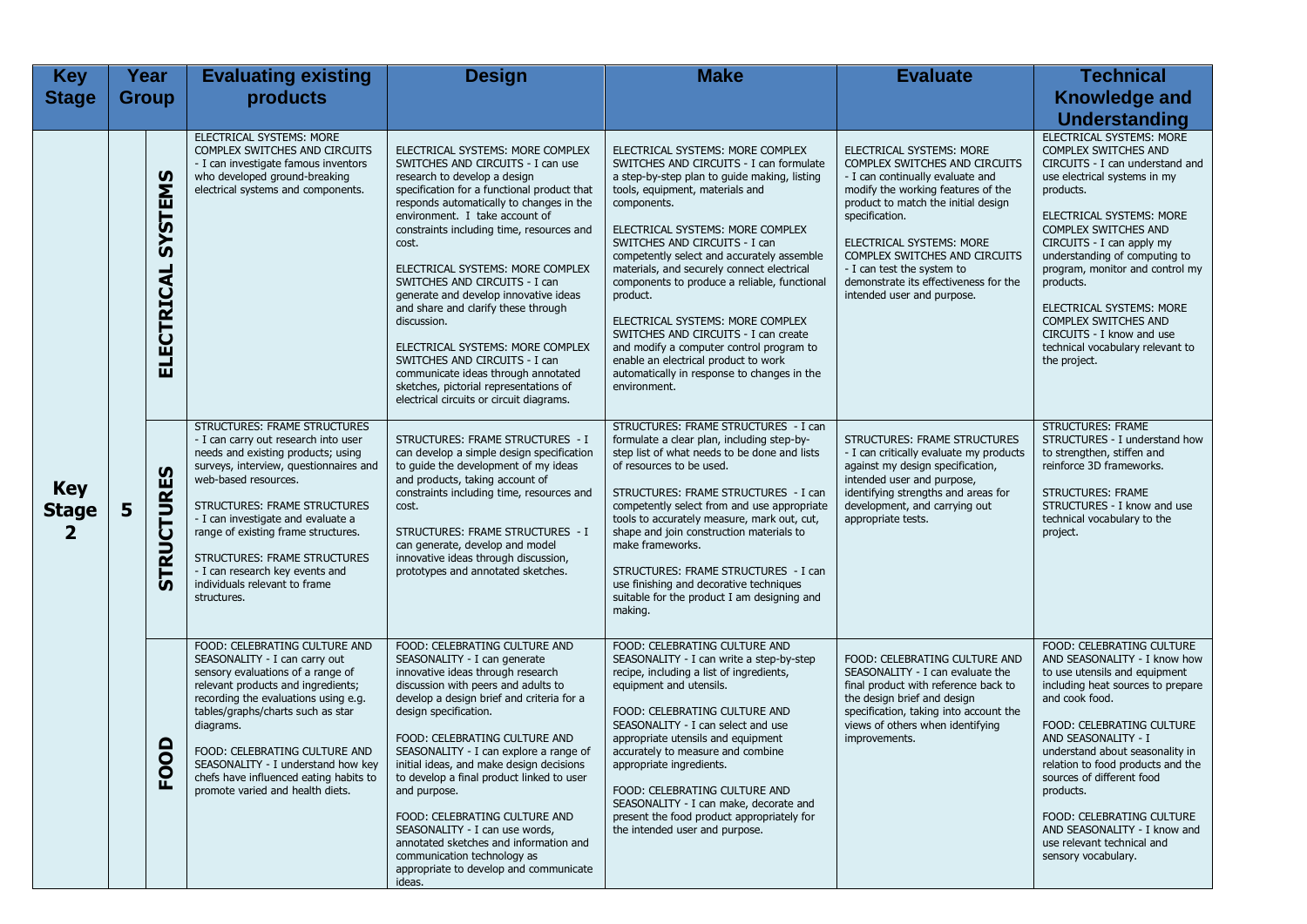| <b>Key</b>                                 | Year         |                       | <b>Evaluating existing</b>                                                                                                                                                                                                                                                                                                                                                                                                                                                                                                                                                                                                                                                                                                                                                                                                                       | <b>Design</b>                                                                                                                                                                                                                                                                                                                                                                                                                      | <b>Make</b>                                                                                                                                                                                                                                                                                                                                                                                                                                                                                                                         | <b>Evaluate</b>                                                                                                                                                                                                                                                                                                                                                                                                                                                 | <b>Technical</b>                                                                                                                                                                                                                                                                                                                                       |
|--------------------------------------------|--------------|-----------------------|--------------------------------------------------------------------------------------------------------------------------------------------------------------------------------------------------------------------------------------------------------------------------------------------------------------------------------------------------------------------------------------------------------------------------------------------------------------------------------------------------------------------------------------------------------------------------------------------------------------------------------------------------------------------------------------------------------------------------------------------------------------------------------------------------------------------------------------------------|------------------------------------------------------------------------------------------------------------------------------------------------------------------------------------------------------------------------------------------------------------------------------------------------------------------------------------------------------------------------------------------------------------------------------------|-------------------------------------------------------------------------------------------------------------------------------------------------------------------------------------------------------------------------------------------------------------------------------------------------------------------------------------------------------------------------------------------------------------------------------------------------------------------------------------------------------------------------------------|-----------------------------------------------------------------------------------------------------------------------------------------------------------------------------------------------------------------------------------------------------------------------------------------------------------------------------------------------------------------------------------------------------------------------------------------------------------------|--------------------------------------------------------------------------------------------------------------------------------------------------------------------------------------------------------------------------------------------------------------------------------------------------------------------------------------------------------|
| <b>Stage</b>                               | <b>Group</b> |                       | products                                                                                                                                                                                                                                                                                                                                                                                                                                                                                                                                                                                                                                                                                                                                                                                                                                         |                                                                                                                                                                                                                                                                                                                                                                                                                                    |                                                                                                                                                                                                                                                                                                                                                                                                                                                                                                                                     |                                                                                                                                                                                                                                                                                                                                                                                                                                                                 | <b>Knowledge and</b>                                                                                                                                                                                                                                                                                                                                   |
|                                            |              |                       |                                                                                                                                                                                                                                                                                                                                                                                                                                                                                                                                                                                                                                                                                                                                                                                                                                                  |                                                                                                                                                                                                                                                                                                                                                                                                                                    |                                                                                                                                                                                                                                                                                                                                                                                                                                                                                                                                     |                                                                                                                                                                                                                                                                                                                                                                                                                                                                 | <b>Understanding</b>                                                                                                                                                                                                                                                                                                                                   |
| <b>Key</b><br><b>Stage</b><br>$\mathbf{2}$ | 6            | SYSTEMS<br>MECHANICAL | MECHANICAL SYSTEMS: PULLEYS OR<br>GEARS - I can generate innovative<br>ideas by carrying out research using<br>surveys, interviews, questionnaires<br>and web-based resources.<br>MECHANICAL SYSTEMS: PULLEYS OR<br>GEARS - I can test products with<br>intended user and critically evaluate<br>the quality of the design,<br>manufacture, functionality and fitness<br>for purpose.<br>MECHANICAL SYSTEMS: PULLEYS OR<br>GEARS - I understand that mechanical<br>and electrical systems have an input,<br>process and an output.<br>MECHANICAL SYSTEMS: PULLEYS OR<br>GEARS - I understand how gears and<br>pulleys can be used to speed up, slow<br>down or change the direction of<br>movement.<br>MECHANICAL SYSTEMS: PULLEYS OR<br>GEARS - I can investigate famous<br>manufacturing and engineering<br>companies relevant to the project. | MECHANICAL SYSTEMS: PULLEYS OR<br>GEARS - I can develop a simple design<br>specification to quide my thinking.<br>MECHANICAL SYSTEMS: PULLEYS OR<br>GEARS - I can develop and communicate<br>ideas through discussion, annotated<br>drawings, exploded drawings and<br>drawings from different views.                                                                                                                              | MECHANICAL SYSTEMS: PULLEYS OR<br>GEARS - I can produce detailed lists of tools,<br>equipment and materials; formulating step-<br>by-step plans and if appropriate, allocate<br>tasks within a team.<br>MECHANICAL SYSTEMS: PULLEYS OR<br>GEARS - I can select from and use a range<br>of tools and equipment to make products<br>that are accurately assembled and well<br>finished; working within the constraints of<br>time, resources and cost.                                                                                | MECHANICAL SYSTEMS: PULLEYS OR<br>GEARS - I can compare the final<br>product to the original design<br>specification.<br>MECHANICAL SYSTEMS: PULLEYS OR<br>GEARS - I can consider the views of<br>others to improve my work.                                                                                                                                                                                                                                    | MECHANICAL SYSTEMS:<br>PULLEYS OR GEARS - I know and<br>use technical vocabulary relevant<br>to the project.                                                                                                                                                                                                                                           |
|                                            |              | TEXTILES              | TEXTILES: COMBINING DIFFERENT<br>FABRIC SHAPES - I can generate<br>innovative ideas by carrying out<br>research using surveys, interviews<br>and questionnaires.<br>TEXTILES: COMBINING DIFFERENT<br>FABRIC SHAPES - I can investigate<br>and analyse textile products linked to<br>my final product.                                                                                                                                                                                                                                                                                                                                                                                                                                                                                                                                            | TEXTILES: COMBINING DIFFERENT<br>FABRIC SHAPES - I can develop, model<br>and communicate ideas through talking,<br>drawing, templates, mock-ups and<br>prototypes and, where appropriate,<br>computer-aided design.<br>TEXTILES: COMBINING DIFFERENT<br>FABRIC SHAPES - I can design<br>purposeful, functional, appealing<br>products for the intended user that are fit<br>for purpose based on a simple design<br>specification. | TEXTILES: COMBINING DIFFERENT FABRIC<br>SHAPES - I can produce detailed lists of<br>equipment and fabrics relevant to tasks.<br>TEXTILES: COMBINING DIFFERENT FABRIC<br>SHAPES - I can formulate step-by-step plans<br>and, if appropriate, allocate tasks within a<br>team.<br>TEXTILES: COMBINING DIFFERENT FABRIC<br>SHAPES - I can select from and use a range<br>of tools and equipment to make products<br>that are accurately assembled and well<br>finished; working within the constraints of<br>time, resources and cost. | TEXTILES: COMBINING DIFFERENT<br>FABRIC SHAPES - I can compare the<br>final product to the original design<br>specification.<br>TEXTILES: COMBINING DIFFERENT<br>FABRIC SHAPES - I can test products<br>with intended user and critically<br>evaluate the quality of the design,<br>manufacture, functionality and<br>fitness for purpose.<br><b>TEXTILES: COMBINING DIFFERENT</b><br>FABRIC SHAPES - I can consider the<br>views of others to improve my work. | <b>TEXTILES: COMBINING</b><br>DIFFERENT FABRIC SHAPES - I<br>know a 3D textile product can be<br>made from a combination of<br>accurately made pattern pieces,<br>fabric shapes and different<br>fabrics.<br>TEXTILES: COMBINING<br>DIFFERENT FABRIC SHAPES - I<br>know fabrics can be<br>strengthened, stiffened and<br>reinforced where appropriate. |